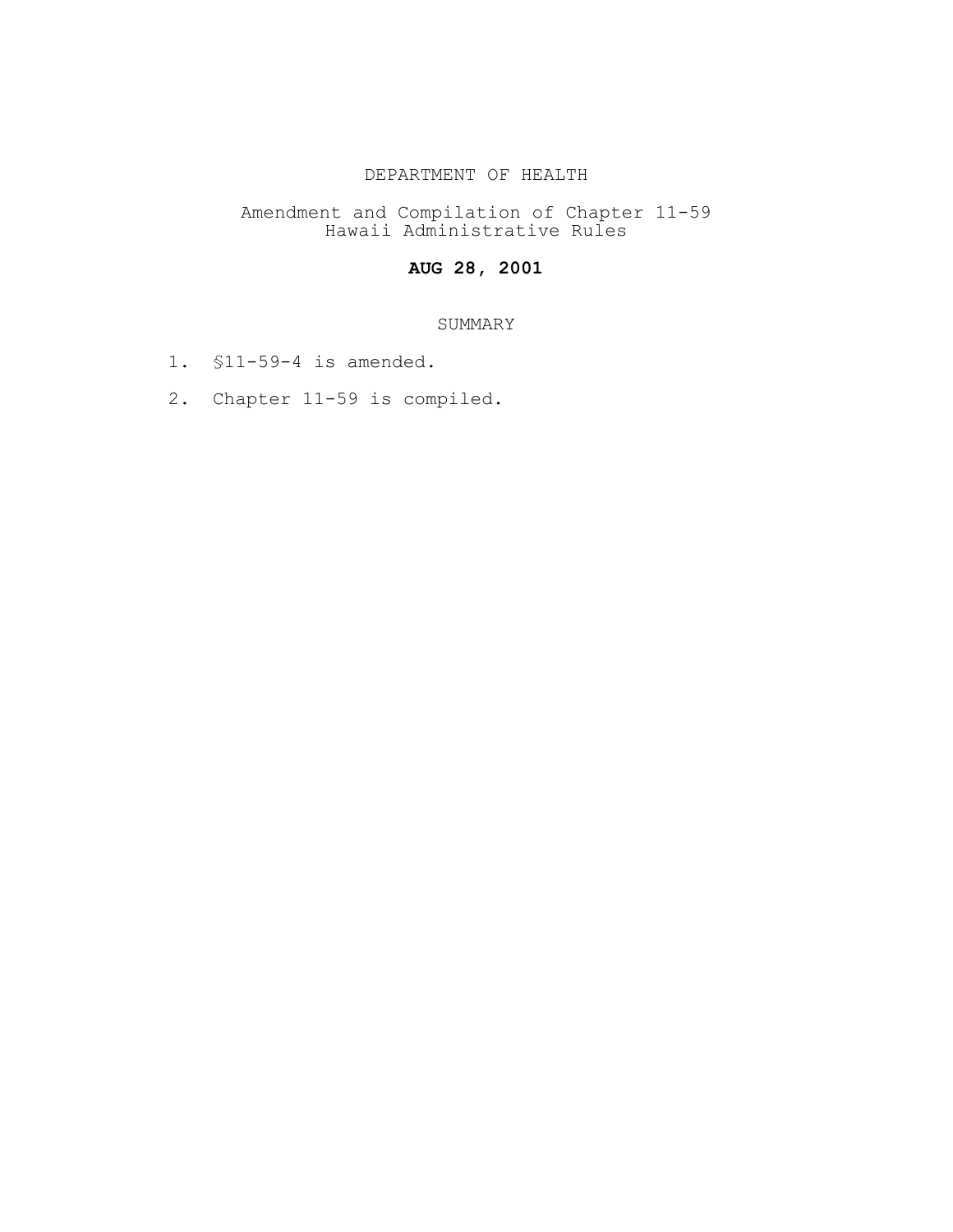#### HAWAII ADMINISTRATIVE RULES

#### TITLE 11

### DEPARTMENT OF HEALTH

#### CHAPTER 59

#### AMBIENT AIR QUALITY STANDARDS

- §11-59-2 Definitions
- §11-59-3 Reference conditions
- §11-59-4 Ambient air quality standards
- §11-59-5 Prohibition
- §11-59-6 Penalties and remedies
- §11-59-7 Severability

Historical Note: Chapter 11-59, Hawaii Administrative Rules, is based substantially on Public Health Regulations, Chapter 42, Ambient Air Quality Standards, Department of Health, State of Hawaii. [Eff 9/24/71; am 3/21/72; R 11/29/82]

§11-59-1 Purpose. The ambient air quality standards of this chapter seek to protect public health and welfare and to prevent the significant deterioration of air quality. [Eff 11/29/82; comp 6/29/92; comp 11/26/93; comp **9/15/01**](Auth: HRS §§342B-3, 342B-31; 42 U.S.C. §§7410, 7416; 40 C.F.R. Part 51) (Imp: HRS §342B-31; 42 U.S.C. §§7407, 7409, 7410, 7416; 40 C.F.R. Part 51)

§11-59-2 Definitions. As used in this chapter: "Ambient air" means the general outdoor atmosphere to which the public has access.

"Reference method" means a method of sampling and analyzing the ambient air which the U.S. Environmental Protection Agency (EPA) specifies as a reference or an equivalent method, or absent EPA specifications, a method of sampling and analysis that the state director of health specifies as a reference. [Eff 11/29/82; comp 6/29/92; comp 11/26/93; comp **9/15/01**] (Auth: HRS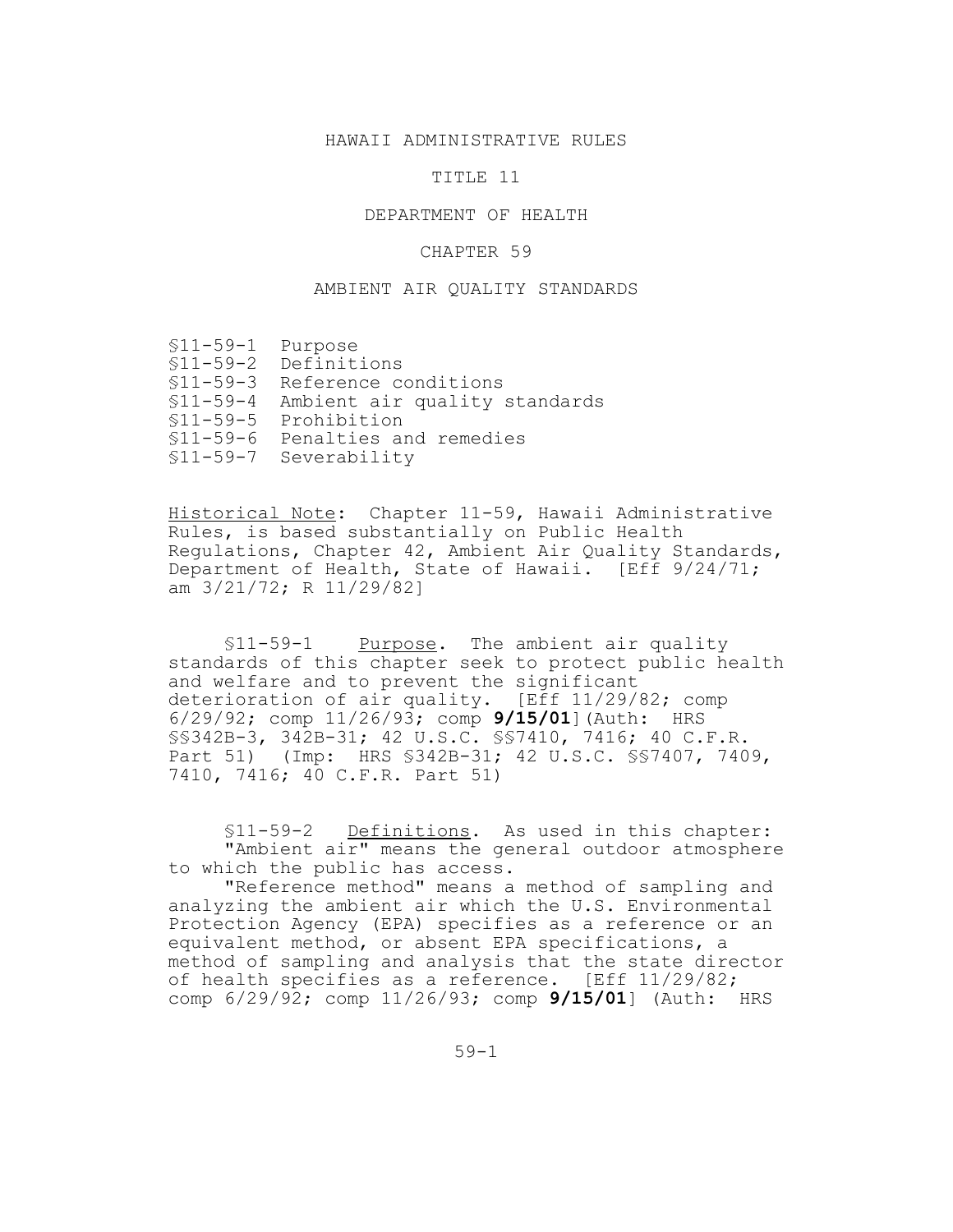§11-59-2

§§342B-3, 342B-31; 42 U.S.C. §§7410, 7416; 40 C.F.R. Part 51) (Imp: HRS §342B-31; 42 U.S.C. §§7407, 7409, 7410, 7416; 40 C.F.R. Part 51)

§11-59-3 Reference conditions. All measurement analyses shall correct results to a reference temperature of twenty-five degrees centigrade and a reference pressure of seven hundred sixty millimeters of mercury. [Eff 11/29/82; am and comp 6/29/92; comp 11/26/93; comp **9/15/01**](Auth: HRS §§342B-3, 342B-31; 42 U.S.C. §§7410, 7416; 40 C.F.R. Part 51) (Imp: HRS §342B-31; 42 U.S.C. §§7407, 7409, 7410, 7416; 40 C.F.R. Part 51)

§11-59-4 Ambient air quality standards. (a) The numerical ambient air quality standards below limit the time-averaged concentration of specified pollutants dispersed or suspended in the ambient air of the State, but these standards do not in any manner authorize the significant deterioration of existing air quality in any portion of the State.

(b) Limiting concentrations specified for a calendar year or a calendar quarter shall not be exceeded. Limiting concentrations specified for one-hour, three-hour, eight-hour, and twenty-four-hour periods shall not be exceeded more than once in a calendar year.

(c) In the ambient air the concentration of carbon monoxide measured by a reference method shall not exceed:

- (1) An average value of ten milligrams per cubic meter of air during any one-hour period; and
- (2) An average value of five milligrams per cubic meter of air during any eight-hour period.

(d) In the ambient air the average concentration of nitrogen dioxide measured by a reference method during a calendar year shall not exceed seventy micrograms per cubic meter of air.

(e) In the ambient air the concentration of particulate matter as particles with an aerodynamic diameter less than or equal to a nominal ten micrometers measured by a reference method shall not exceed: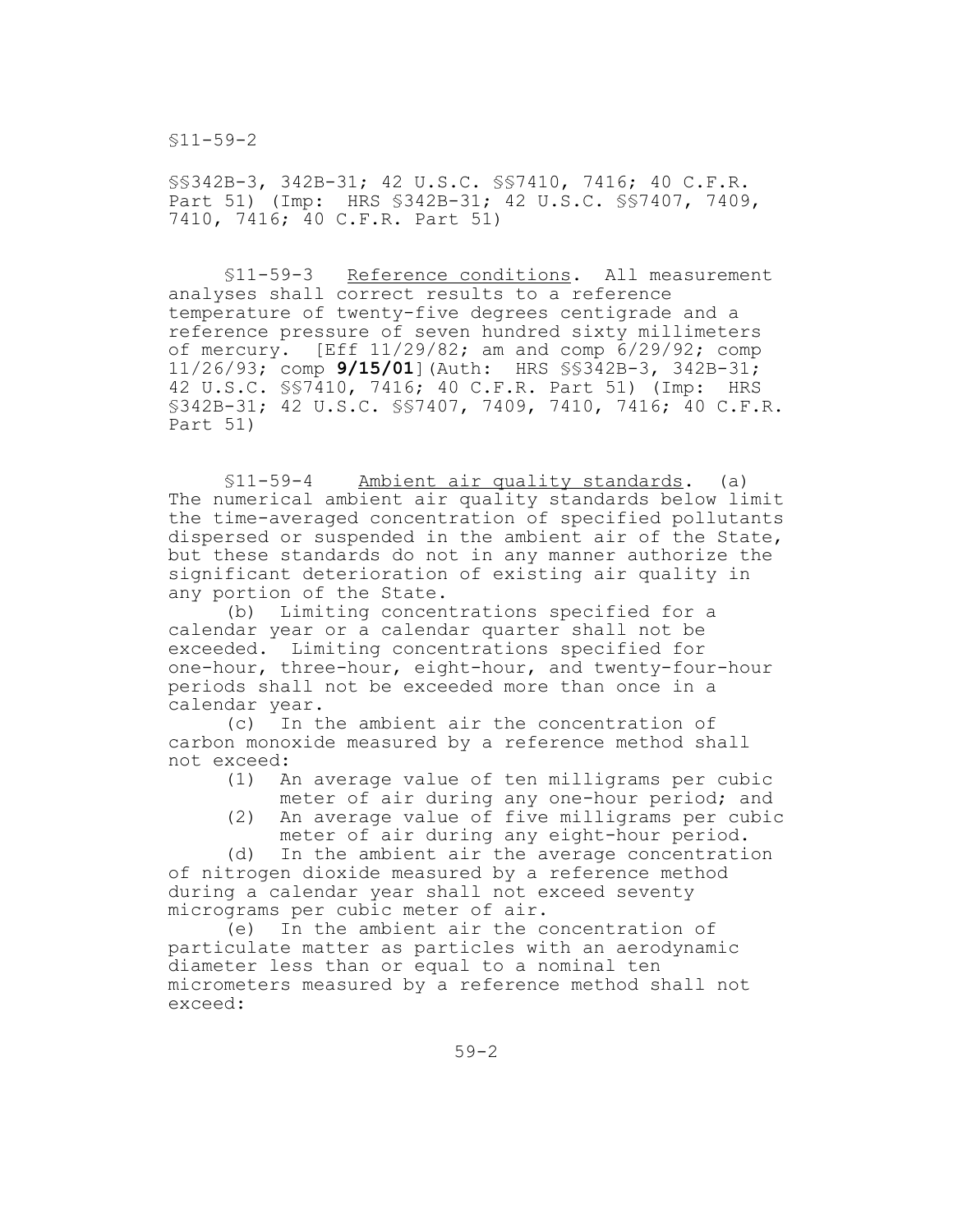- (1) An arithmetic mean of fifty micrograms per cubic meter of air during a calendar year; and
- (2) An average value of one hundred fifty micrograms per cubic meter of air during any twenty-four-hour period.

(f) In the ambient air the average concentration of ozone measured by a reference method during any eight-hour period shall not exceed one hundred fiftyseven micrograms per cubic meter of air.

(g) In the ambient air the average concentration of sulfur dioxide measured by a reference method shall not exceed:

- (1) An average value of eighty micrograms per cubic meter of air in a calendar year;
- (2) An average value of three hundred sixty-five micrograms per cubic meter of air in any twenty-four-hour period; and
- (3) An average value of one thousand three hundred micrograms per cubic meter of air in any three-hour period.

(h) In the ambient air the average concentration of lead measured as elemental lead by a reference method during a calendar quarter shall not exceed 1.5 micrograms per cubic meter of air.

(i) In the ambient air the average concentration of hydrogen sulfide measured by a reference method shall not exceed thirty-five micrograms per cubic meter of air (twenty-five parts per billion) in any one-hour period. [Eff 11/29/82; am 4/14/86; am and comp 6/29/92; am and comp 11/26/93; am and comp **9/15/01**](Auth: HRS §§342B-3, 342B-31; 42 U.S.C. §§7410, 7416; 40 C.F.R. Parts 50, 51) (Imp: HRS §342B-31; 42 U.S.C. §§7407, 7409, 7410, 7416; 40 C.F.R. Parts 50, 51)

§11-59-5 Prohibition. No person, as defined in section 342B–1, HRS, shall cause, or allow, or contribute to a violation of any ambient air quality standard set forth in this chapter. [Eff 11/29/82; am and comp 6/29/92; comp 11/26/93; comp **9/15/01**] (Auth: HRS §§342B-3, 342B-31; 42 U.S.C. §§7410, 7416; 40 C.F.R. Part 51) (Imp: HRS §342B-31; 42 U.S.C. §§7407, 7409, 7410, 7416; 40 C.F.R. Part 51)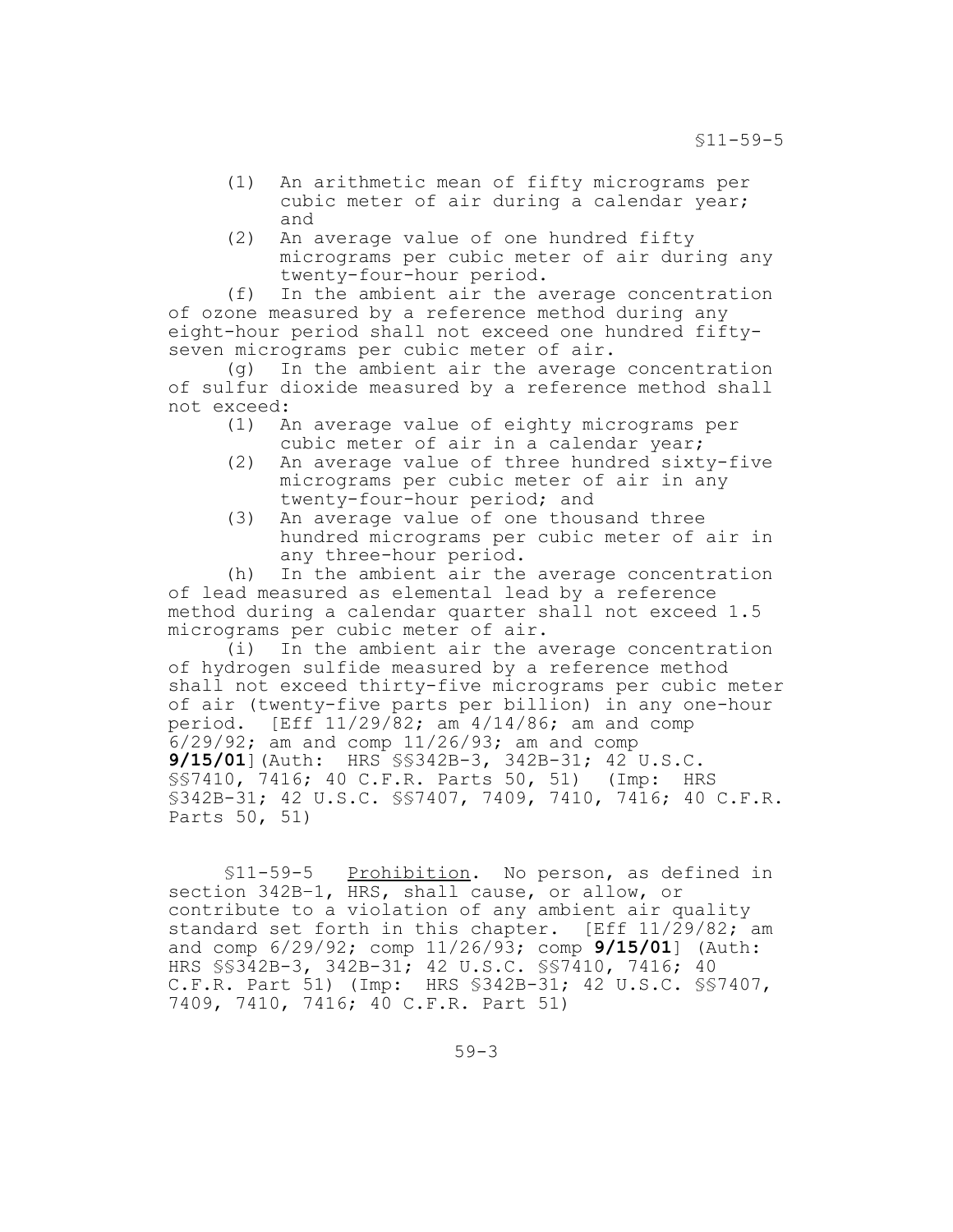§11-59-6

§11-59-6 Penalties and remedies. Any person who violates section 11-59-5 is liable for penalties and remedies as provided for in chapter 342, HRS. [Eff 11/29/82; am and comp 6/29/92; am and comp 11/26/93; comp **9/15/01**](Auth: HRS §§342B-3, 342B-31; 42 U.S.C. §§7410, 7416; 40 C.F.R. Part 51) (Imp: HRS §342B-31; 42 U.S.C. §§7407, 7409, 7410, 7416; 40 C.F.R. Part 51)

§11-59-7 Severability. If any provision of this chapter, or its application thereof to any persons or circumstances, is held invalid, the remainder of this chapter, or the application of the provision to other persons or circumstances, shall not be affected thereby. [Eff 11/29/82; comp 6/29/92; comp 11/26/93; comp **9/15/01**](Auth: HRS §§342B-3, 342B-31; 42 U.S.C. §§7410, 7416; 40 C.F.R. Part 51) (Imp: HRS §342B-31; 42 U.S.C. §§7407, 7409, 7410, 7416; 40 C.F.R. Part 51)